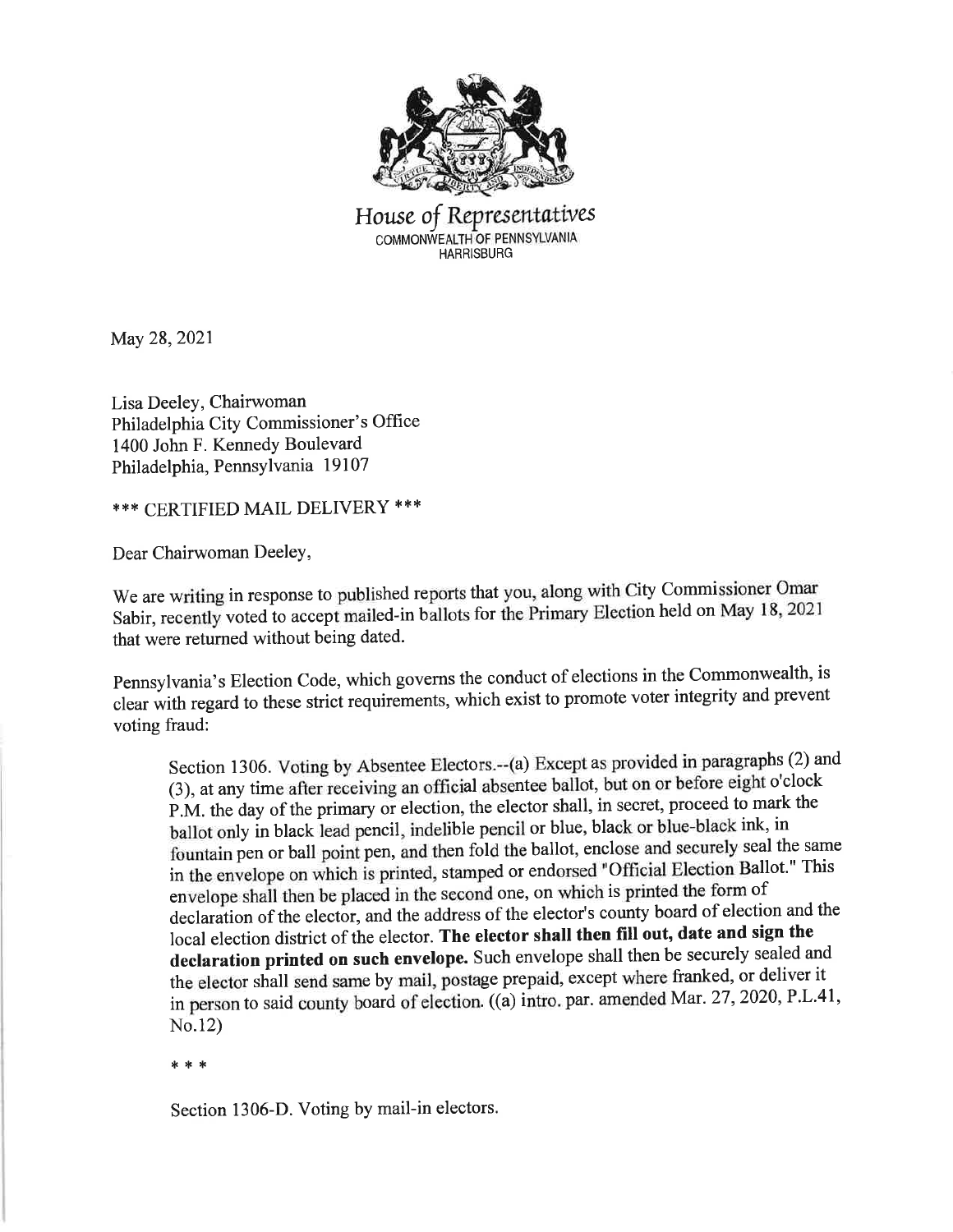(a) General rule.--At any time after receiving an official mail-in ballot, but on or before eight o'clock P.M. the day of the primary or election, the mail-in elector shall, in secret, proceed to mark the ballot only in black lead pencil, indelible pencil or blue, black or blue-black ink, in fountain pen or ball point pen, and then fold the ballot, enclose and securely seal the same in the envelope on which is printed, stamped or endorsed "Official Election Ballot." This envelope shall then be placed in the second one, on which is printed the form of declaration of the elector, and the address of the elector's county board of election and the local election district of the elector. The elector shall then fill out, date and sign the declaration printed on such envelope. Such envelope shall then be securely sealed and the elector shall send same by mail, postage prepaid, except where franked, or deliver it in person to said county board of election. ((a) amended Mar. 27, 2020,P.L.41, No.12)

As you are aware, this provision was the subject of litigation in the General Election of 2020.

<sup>A</sup>majority of the Pennsylvania Supreme Court ruled in In re Canvass of Absentee & Mail-in Ballots of Nov. 3, 2020 Gen. Election, 241 A.3d 1058 (Pa. 2020) that the unambiguous requirement of including a date on a returned ballot would be set aside, but only for the 2020 General Election.

The controlling position in that case was created by Justice Wecht, who wrote:

But I part ways with the conclusion reflected in the Opinion Announcing the Judgment of the Court ("OAJC") that avoter's failure to comply with the statutory requirement that voters date the voter declaration should be overlooked as a "minor inegularity." This requirement is stated in unambiguously mandatory terms, and nothing in the Election Code suggests that the legislature intended that courts should construe its mandatory language as directory. Thus, in future elections, I would treat the date and sign requirement as mandatory in both particulars, with the omission of either item sufficient without more to invalidate the ballot in question..."

We have had the opportunity to view the livestream video of a recent meeting of the City Commissioners.<sup>1</sup> In particular, your comment that "because of one Justice's opinion, the date is still on the envelope" demonstrates a knowing and intentional decision to ignore binding Supreme Court precedent in order to impose your own personal preference concerning the counting of improperly cast ballots.

This is a very serious matter and as elected leaders of the General Assembly, who have the responsibility under Article I \$ 4 of the United States Constitution to prescribe the, "times, place and manner of holding elections," we will not tolerate this action.

No elected official, officer of the Commonwealth, or appointed official has the authority to plainly ignore, or worse, openly violate the laws that direct the administration of elections.

To allow you - or any other official - to do so would directly undermine our rule of law and invite continued mistrust in the process of holding free and fair elections.

<sup>&</sup>lt;sup>1</sup> See https://streaming.philadelphiavotes.com/#-ga=2.86449432.1478343697.1622124937-168020412.1579877990.